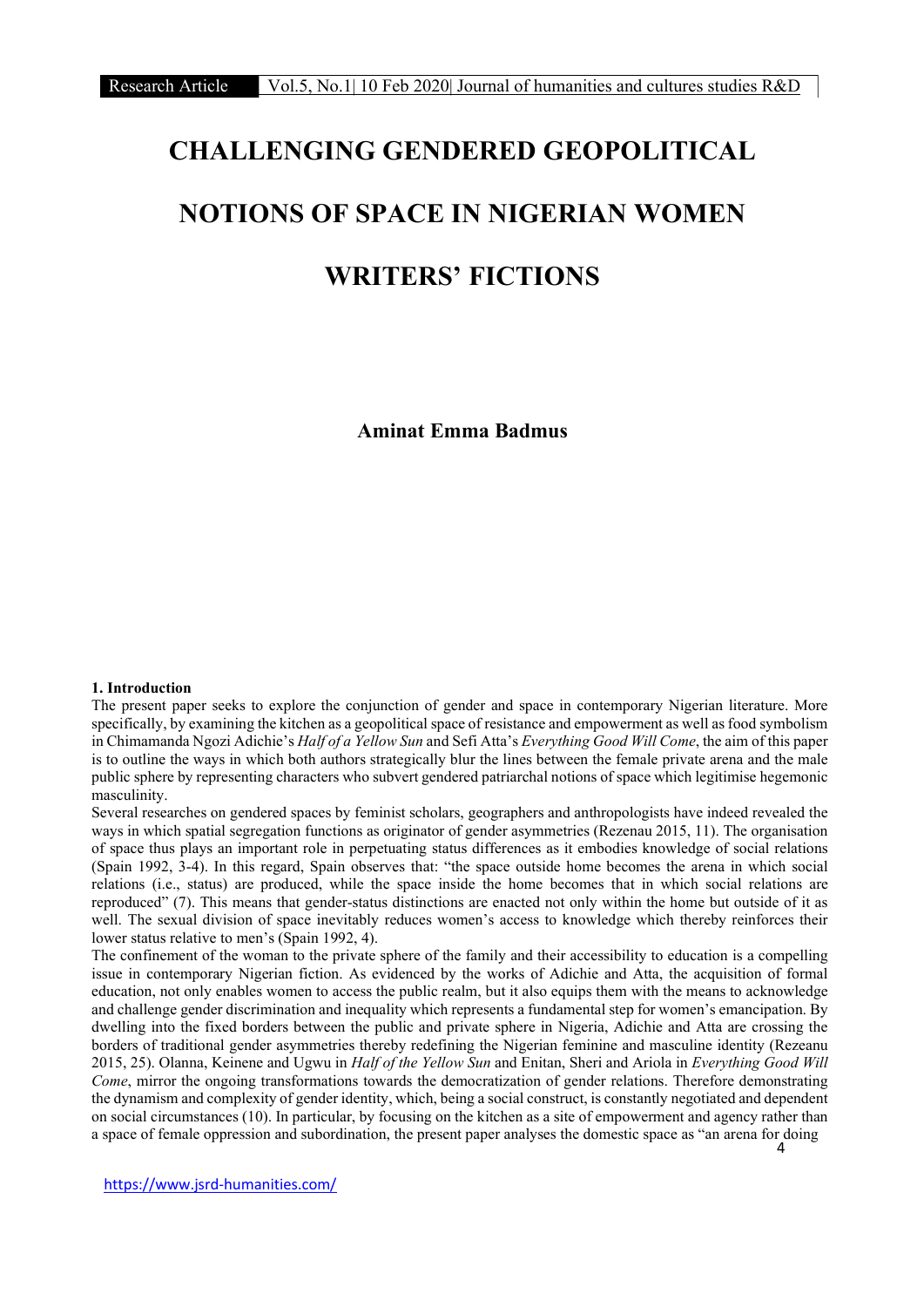and undoing gender" (24). Ugwu's displayed domestic masculinity and Enitan's refusal to be allocated within the domestic sphere, exemplify these transformations. By means of their cooking or by refusing not to, the characters of both novels convert the geopolitical space of the kitchen into a site of agency and resistance thus desisting from complying to patriarchal values (Adapon 2008, 74).

In both novels, the kitchen, and, more specifically, in relation to food imagery, denotes an important symbolic meaning. If in Half of a Yellow Sun, the presence or absence of food serves as anchor for depicting the difficulties and woes confronted by Biafran women as well as their active role during war-time. In Everything Good Will Come, the practice of food cooking or refusal to cook, is employed to highlight the ways in which women reproduce, resist and rebel against gender construction (Avakian and Harber 2006, 2).

Through the analysis of gendered geopolitical spaces and food practices along with its representation in contemporary Nigerian society, the current paper focuses on examining the process of construction as well as of disruption of gender roles in Half of the Yellow Sun and in Everything Good Will Come. By examining the specificities of women's lives in all of its complexities, it illustrates the process of construction as well as of disruption of gender roles thereby challenging traditional hegemonic gender relations based on differences while transcending them.

#### 2. Gendered Geopolitical Spaces of Power in the Nigerian Society

The definition of space has long been regarded in two ways: on a microcosmic and a macrocosmic level. If, on the one hand, space is defined as "the gaps between things which, as it were, keep them apart"; on the other hand, space is referred to as "the larger container into which all things are inserted" (West-Pavlov 2009, 15). This has been, broadly speaking, the Euclidean understanding of space that has shaped Western society's perception of it since antiquity. However, this definition of space renders it neutral, homogeneous and insignificant since, according to such perspective, only things that occupy space are of significance to philosophy and the sciences.

With the twentieth century, however, the concept of space expanded as it was beginning to be perceived as less neutral and homogeneous than before. More specifically, Albert Einstein's theory of relativity revolutionized the concept of space and time by demonstrating that "space appeared to have different consistencies, so that depending on the position of an experiencing or perceiving subject time might stretch or shrink accordingly" (West-Pavlov 2009, 16).

Whereas for the literary scholar, space was "simply the background upon which writing was carried out" (West-Pavlov 2009, 16). The relationship of space to writing (secondary, neutral and invisible) was viewed similar to that of writing to thought in which "writing was merely the recording code necessary to preserve and fix thought, which, though primary, was always in danger of being forgotten" (West-Pavlov 2009, 16). However, the deconstructionist philosopher Jacques Derrida questioned this hierarchy by asserting that the economy of writing is not subservient to thought or speech and that actually it is productive in its own right. By referring to the presence of spaces in writing, Derrida illustrated how something that is commonly considered irrelevant and extrinsic to text, upon closer examination, proves to be fundamental for its functioning. Without space indeed no coherent sentence would exist. For this reason, in order to denote the active and productive character of space, the deconstructionist philosopher coined the word "espacement" (spacing). In these terms, space rather than being depicted as a neutral and non-significant void, becomes a medium with its own consistency and agency (West-Pavlov 2009, 17).

The relevance and significance of space, becomes even more evident when we take into consideration the growing body of literature pertaining to spatial studies which range from sociology of space, anthropology, political geogragphy<sup>1</sup> to cultural and gender studies (Rezenau 2015, 10). In particular, sociological and anthropological studies of spaces examine the dynamics of power and gender within the private and public sphere. The works of feminist anthropologists such as Shirley Ardener have contributed enormously in developing studies which analyse the "differing spaces men

<sup>&</sup>lt;sup>1</sup> Political geography investigates the concept of territory and territoriality by exploring "how power is exercised in and through spaces (and their boundaries) are defined, defended, and contested" (England 2003, 612).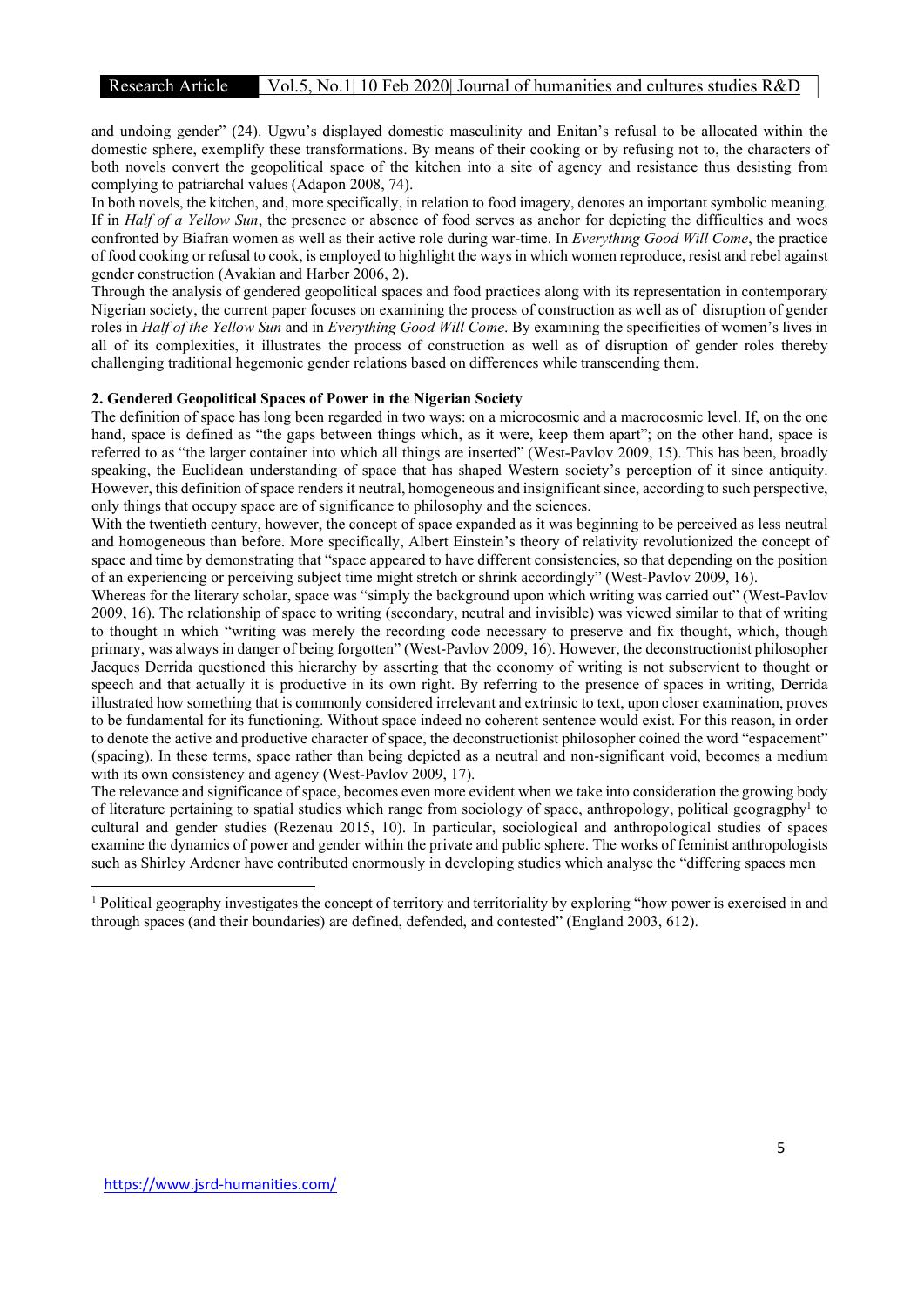and women are allocated culturally, and the particular role space has in maintaining and reinforcing gender relations" (Rendall, Penner and Borden 2003, 102). As a result, one of the most prevalent representation of gendered spaces is the paradigm of "separate spheres" which is a "an oppositional and hierarchical system consisting of a dominant public male realm of production (the city) and a subordinate private female one of reproduction (the home)" (Rendall, Penner and Borden 2003, 104).

Recent researches have also focused on examining the ways in which the relationship between gender and space is defined through power. Feminist geographers such as Liz Bondi, Doreen Massey, Linda McDowell and Gillian Rose argue that there is a connection between the spaces occupied by women and their social status. The spatial dimension of gendered and social relationship is the result of cultural representations. The use of certain symbols, images or words which have cultural associations with particular gender invoke comparison with biological bodies (Rendall, Penner and Borden 2003, 103). In these terms, it could be argued that space plays an important role in the "construction of the female subject and gendered subjectivity and identity" (Rendall, Penner and Borden 2003, 107).

In a patriarchal society like Nigeria, the relationship between gender and space significantly matters as it determines the individual access to social, economic and political power and the allocation (Soetan and Akanji 2018, 1). Despite the fact that women constitute about half of the population of Nigerian society and contribute to its development as mothers, producers, managers, community developers and organizers, still today they are considered second-class citizen, whose place is at home, in the 'kitchen' (Allanna 2013, 115). Within such system, men are being trained for leadership activities while women are confined to domestic duties. Yet, beside favouring and perpetuating male domination (Dogo 2014, 263) that legittimase male dominance over women (Allanna 2013, 117), the imposition of severe constraints on the roles and activities of females, strongly affects women later in life to the point that these lead them to "lose self confidence/worth and have low self-esteem in their career in adult life" (116). Hence it is evident how, unfortunately, Nigerian women are far from enjoying equal rights.

Besides socio-cultural and political factors limiting Nigerian women's agency and self-advancement, there is also the burden of reproduction. Women are indeed expected to have many children and to fulfill the cultural role associated with the female domain, namely, child bearing, child rising and home making. The domestic burden along with other factors such as early marriages, low level of education attainment, poverty and biases against women's employment in certain branches, continue to foster women's discrimination and exclusion from political and professional arena (122). This consequently results in the maintance of male's supremacy and dominion in the public and political sphere. And even though several attempts have been made by the international community such as the Convention of Elimination of All Forms of Discrimination Against Women (CEDAW) and the Beijing Platform of Action, to profess gender equality in order to bridge the gap between women and men in the public arena, women continue to remain marginlized and poorly represented in political activities thus resulting in the perpetuation of female discrimination and subordination (116).

According to the scholar Babatunde, another crucial factor which hinders women's emancipation and independence, is originated by the unawareness of their rights and laws which protect them. This because gender roles are so deeply rooted in the Nigerian society, that women accept traditional patriarchal practices. In addition, the lack of education definitively plays a significant role in obstacolating women's emancipation. Given the social pressures on girls which address them towards early marriage and childbearing, female education is considered as secondary to that of the male. In some families, investing in girls' education is not regarded as priority since it is believed that girls, unlike the boys, will eventually marry (121). Hence since education represents a crucial vehicle for women's emancipation, its denial inevitably leads women to being dependent on men while simultaneously constraining their opportunity to participate in the public arena (Babatunde 2013, 1).

In an attempt to challenge an oppressive and discriminatory system of social structures and practices, Nigerian women have come out now, more vigorously than ever, to fight patriarchal hegemony. Through their stories, these writers are demanding the full control over their bodies and ample opportunities to participate in the socio-cultural, economic and political domain of their societies. Yet such change is not possible without increasing women's and girls' educational attainment. The impact of education in women's empowerment, is a recurrent issue which reverberates in several writings by third generation Nigerian women writers. By actively engaging social and cultural customs which exploit women and hinders their emancipation, novelists such as Adichie and Atta are not only unmasking the root of gender inequality, but are also presenting to their readers the weapons through which challenge it right from the early stages of their lives. For this reason, both writers choose to represent strong and young female characters and their path towards self-actualization and agency (Nadaswaran, 20).

Yet as Nadaswaran observes, it is indisputable that the role of third generarion writers is particularly burdensome as "they question the myths swallowed and fed by their mothers under oppressive patriarchal strictures" (21). They inquire women's allotted role within the domestic space thereby encouraging women to see beyond the roles of "wives", "mothers" and "daughters" in order to build an individual identity for themselves. In these terms, in the following paragraphs, it will be outlined the ways in which Adichie and Atta, by challenging patriarchal notions of genderd spaces,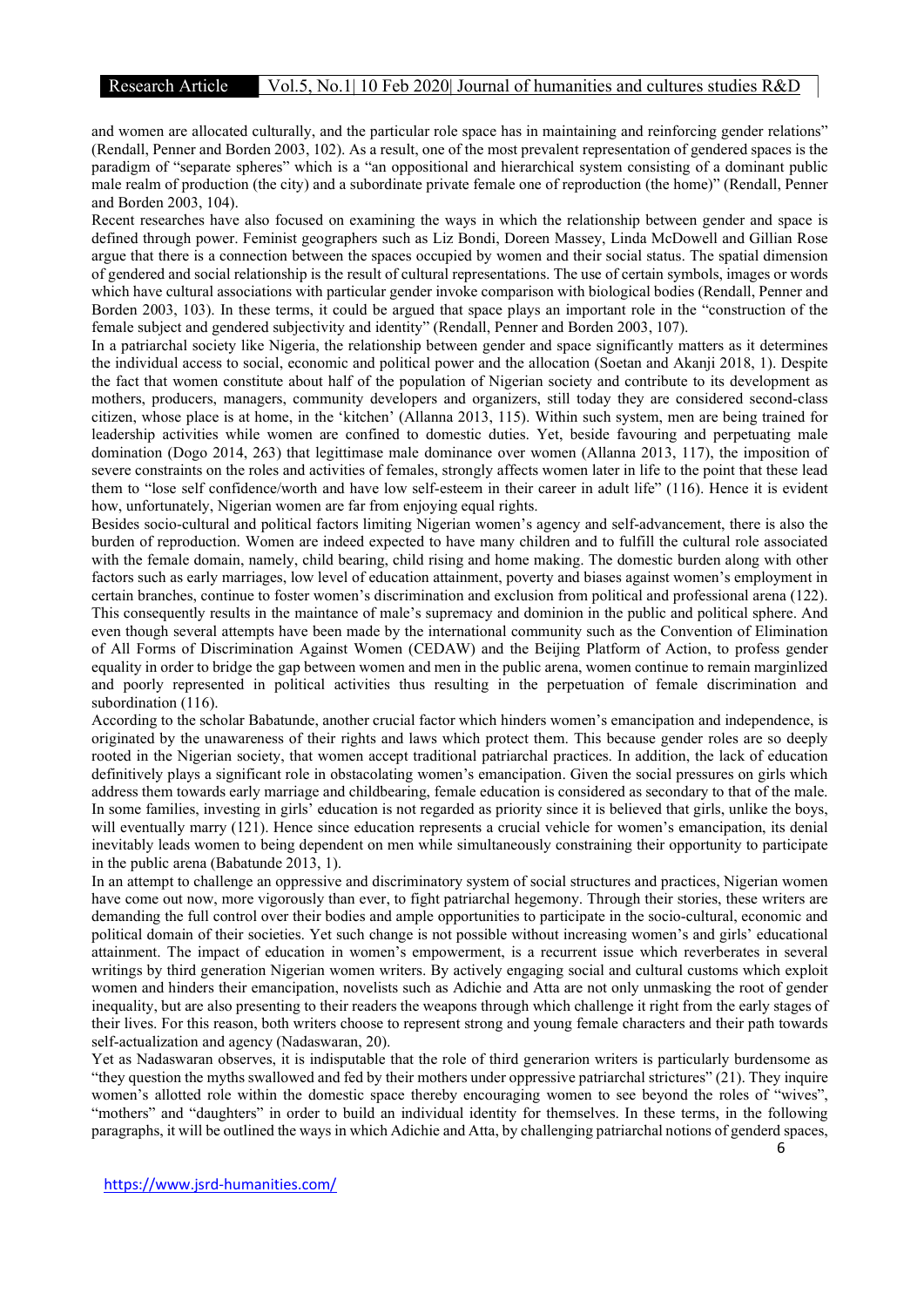"[re]create alternative or virtual spaces as sites of possibility and resistance against social positions women have historically occupied in [Nigeria]" (Sierra 2012, 3).

### 3. "Undoing Gender": Redefining and Renegotiating Gendered Spaces in Half of a Yellow Sun and Everything Good Will Come

#### 3.1 Subverting Patriarchy from Within and the Kitchen as Site of Resistance and Resilience

Chimamanda Ngozi Adichie's Half of a Yellow Sun is a historical novel set in Nigeria that recounts the Nigeria-Biafra war spanning from the early to the late sixties. By weaving together the lives of three characters, namely, Ugwu, Olanna and Richard, Adichie narrates one of the most critical moments in the history of modern Nigeria. Through her writing, she tactfully portrays the important resilient roles of the Biafran heroines in their struggles to survive, win the war and rebuild a war-savaged society, Adichie, in these terms, present an insightful picture of the female characters' path towards vocalization, re-presentation and emancipation of Biafran women. The anachronistic approach along with the technique of shifting viewpoints contributes to offering to the reader divergent social, cultural and diplomatic perspectives which makes the novel remarkably distinguishes itself from other narratives (Emenoyu, 160).

If in Half of a Yellow Sun the story is presented through multiple perspectives, in Everything Good Will Come the story is recounted through the first person narrator Enitan. Spanning from 1971 to 1995, the Bildungsroman centres on portraying the growth of two girls, Enitan and Sheri, from adolescence to adulthood (Akung 2012, 114). As discussed above, Atta's choice to represent the protagonist's path towards emancipation and self-determination is crucial as it highlights the ways in which the characters seek agency at an early age (Nadaswaran, 20). Framed by the life-long friendship between Enitan and Sheri, Everything Good Will Come depicts female characters who, by choosing not to conform to patriarchal dominance, challenge it by re-creating new spaces of independence for themselves (22).

When locating both literary works within the framework of womanist theory, it is evident how Adichie and Atta provide images of strong and resilient female characters who subvert traditional structure by challenging Nigerian social and cultural practices that undermine and downgrade women (20). By diametrically reflecting the mother-daughter relationship through the oppositional dichotomy between the old and the new, both novels explicitly delineate the changes across generations in an increasingly diverse Nigeria. If, on the one hand, Lady Ozobia (Olanna and Kainene's mother) and Ariola (Enitan's mother) are economically subjected to their husbands, on the other hand, Olanna, Kainene and Enitan are presented as being strong and independent women who do not necessarily need to rely on their respective partners (Emenoyu 2017, 163). It could be thus argued that the mother-daughter dyad functions as an indicator of the changing rhythm of life in the Nigerian society caused by the "socioeconomic transformations, the ongoing confrontation with new, opposing value systems, and the struggle for freedom and independence" (Abudi 2011, 7). Confined within the domestic sphere, Lady Ozobia and Ariola suffer the marginalization because they lack the means, namely the educational and economic empowerment of their daughters, to break free from patriarchal constraints. With regard to this, Atta ironically reveals Enitan's father's hypocritical behavior who teaches his daughter the principles of equality while negating to his wife her socio-economic independence by choosing not to put the house in which she lives by her name. Similarly, Lady Ozobia's choice to remain married, despite the artificiality of their relationship, is dictated by the fact that her social and economic existence is tied to that of her husband (Mtenje 2016, 70). For this reason, even when she discovers about his infidelity, rather than reacting, she prefers avoiding confrontation by keeping silent thus, however, condoning in this way his behavior.

Yet it is worth mentioning how in spite of their circumscribed space within society, the female figures represented in Everything Good Will Come nevertheless attempt to find a way through which assert and express their individuality. In particular, Ariola, Enitan's mother and Sheri, Enitan's childhood friend, though belonging to different generations, initially suffer from similar forms of patriarchal oppression that do not allow them to be independent from their partners. Having Enitan's mother failed by not giving birth to a male child, her husband sneaks out to have a male child outside their marriage (Akung 2012, 117). An act this, that in the postcolonial patriarchal Nigerian context, rather than being condemned as improper, is instead widely accepted. This because, when a woman fails to fulfill her duty, namely that of giving birth to a baby boy, the man is entitled not only to have affairs outside the marriage, but also to marry another woman if he wishes to. As a result, several women feel the pressure to conceive a male child, especially, given the fact that, culturally, women do not inherit family property since it is believed that they will marry out (Adams and Trosts 2005, 30). Through Sheri's story, Atta clearly raises this issue. After her father's death, Sheri is indeed deprived of the right of inheriting her father's property due to the native laws which favor sons over daughters. Left with nothing, Sheri thus abandons any personal dreams she ever had and instead devotes to Ibrahim, a Military General, who is a strict Muslim that limits Sheri's agency by putting her under his control and by not allowing her, for instance, to go out without covering her head. Devoted to her duties, Sheri is more preoccupied with keeping the house clean and cooking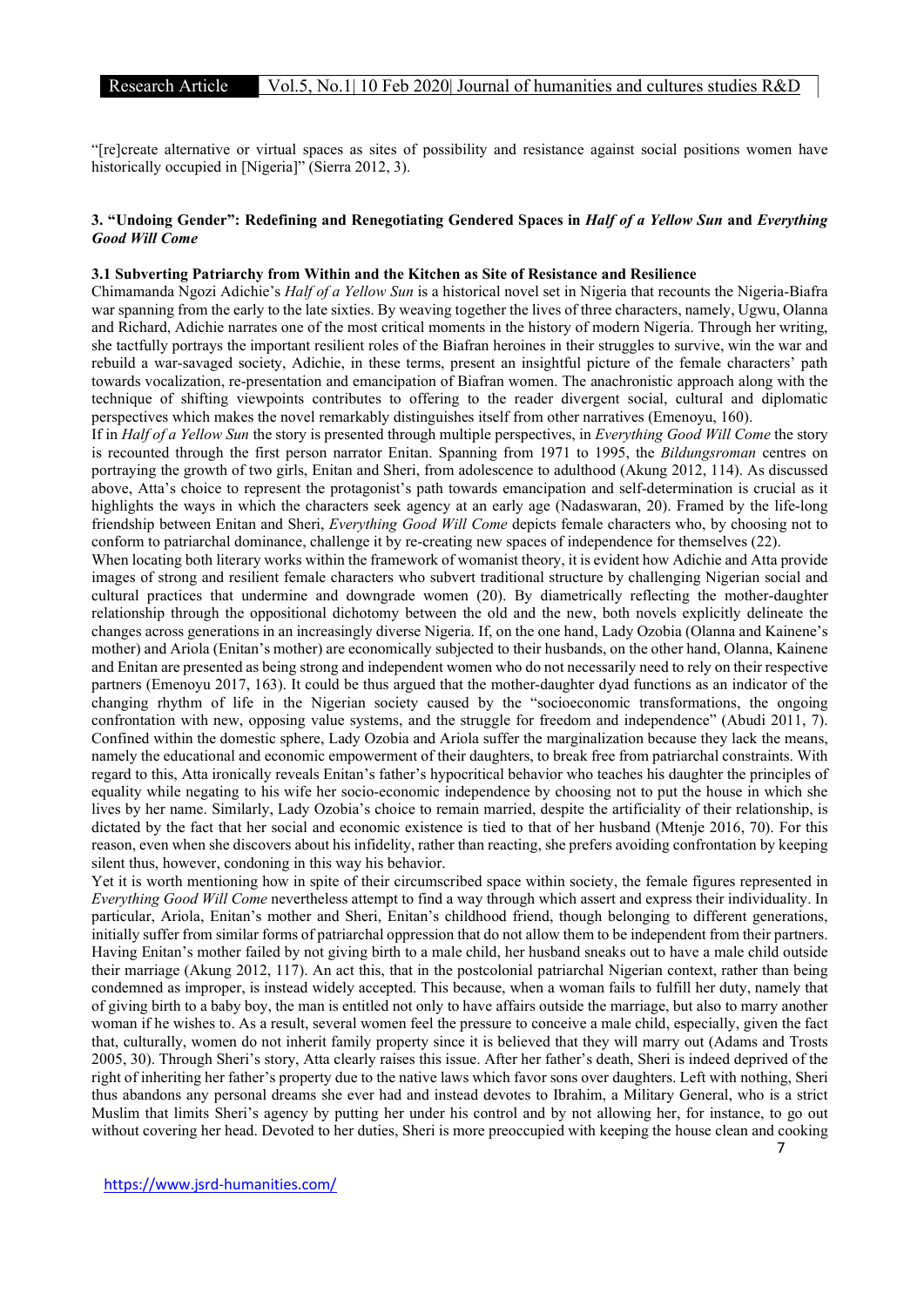for entire days without the assurance that Ibrahim will even show up. For this reason, when she reveals the details about her relationship, Enitan is outraged and encourages her friend not only to break ties with the man, but also to seek her path towards independence by opening a catering business. This represents a turning point for Sheri, as it is in this moment that she begins to envision the possibility to start afresh by opening her own business and becoming an independent and self-made woman rather than being an appendage to a man (Akung 2012, 116). Her metamorphosis is such that she passes from being a "kitchen martyr" (Atta 2016, 105) to being an independent businesswoman who no longer necessitates on depending on a man for survival. In this regards, Enitans observes:

"I envied her freedom to spend as she wanted; her business knowledge which came from bargaining. Sheri said she didn't have a head for books, but she saw a clear margin before a deal started. [...] Within a year of starting her business, she was able to buy herself one of those second-hand cars people call "fairly used" and after two years, she was able to rent a place of her own (Atta 2016, 210, 211)

As mentioned above, Enitan definitely plays a crucial role in Sheri's development. She is, in fact, the one who awakens in her the awareness of her rights and capabilities by making her conscious that she is not obliged to spend her entire life serving the Brigadier. In womanist terms, it could be argued that the bond shared by Enitan and Sheri is a sisterly and genuine one in which they both reach out in support of each other by looking out for one another (Hubbard, 43). Sisterhood and female solidarity represents one of the major themes explored by Nigerian women writers who emphasize the importance of coming together in order to build an authentic sisterly relationship that enables them to share their experiences whereby endure and withstand the everyday sufferings that life holds (Hudson-Weems 2009, 89).

Yet, as evidenced by Enitan and Ariola mother-daughter relationship, it is not always easy for women to establish a connection and create a strong bonding. Especially when these women belong to different generations who have developed a diverse knowledge and understanding of the world. However, it is significant to note how, in spite of their differences, at the beginning of the novel Ariola makes several attempts to seek a way through which connect and build a genuine bond with Enitan. She indeed repeatedly tries to reveal the truth to her daughter behind her father's flaunted feminist principles: "[t]he man gave me nothing. Nothing, for all his education, he's as typical as they come" (Atta 2016, 94). Yet having Enitan being constantly brainwashed by her father, she does not initially believe her mother and rather perceives her as an antagonist. However, as she grows up and goes through several experiences within her marital relationship, she realizes what her mother says and that she has to pitch tents with her and not her father anymore. Her mother indeed advises her to: "[n]ever make sacrifices for a man. By the time you say, 'Look what I've done for you,' it's too late. They never remember" (Atta 2016, 173). Enitan's mother, who has devoted her life to her husband, has now lost everything. What she thus demands, in order to acquire her liberty and no longer depend on Sunny, is that he puts the property in which she lives by her name. Yet Sunny continues to postpone the issue instead of signing the documents. Hence, trapped within patriarchal order, Ariola turns to the church as an escape mechanism while fighting from the circumscribed space of the kitchen the right to own her economic and social freedom. By refusing to cook for her husband, Enitan's mother is actively reacting against her husband's oppressive behavior who is denying her the right to own her own property. The kitchen, in this sense, rather than being presented as a site of oppression and subordination of women, is instead transformed into an active space of rebellion and subversion of patriarchal system (Abarca 2008, 132). In this regard, Abarca asserts that the culinary space is more than "just a functional, necessary room within a house's architectural design" (18). In a male-dominated society in which women are not allowed to fulfill roles of leadership in public spheres, female empowerment and self-expression often originate in the kitchen (Mèndez-Montoya 2012, 27). Hence rather than being perceived as the "locus of women's emotional, physical, spiritual and economic vulnerability", the culinary space is instead rendered as an empowering site of multiple changes and degrees of freedom, self-awareness, subjectivity and agency (Abarca 2006, 19) that enables Enitan's mother as well as Sheri to assert their individuality.

Similarly, but in a different way, Adichie uses the kitchen space in Half of a Yellow Sun to explore and subvert gendered spatial boundaries. Through the character of Ugwu, who is one of the narrators and main protagonists, Adichie moves a critique to gender roles polarization. Being Odenigbo's servant, Ugwu's duties chiefly keep him in the kitchen. Right from the beginning of the novel, the character indeed manifests a spatial preference for the kitchen and the culinary activity. However, coming from a rural and patriarchal context, in which gendered roles are still deeply rooted in the cultural belief system, Ugwu who loves to cook, is denied the chance to participate in the cooking rites with his mother and sister. In this regard, he commends in the following way: "[my mother] had already told [me] [I] spend too much time around women cooking, and [I] might never grow a beard if [I] [keep] doing that" (Adichie 2017, 12). Yet in spite of the fact that the kitchen, meant as domestic space that is socially associated with the women's realm, Ugwu nonetheless desists from cultivating his passion for cooking. In fact, similarly to Sheri in Everything Good Will Come,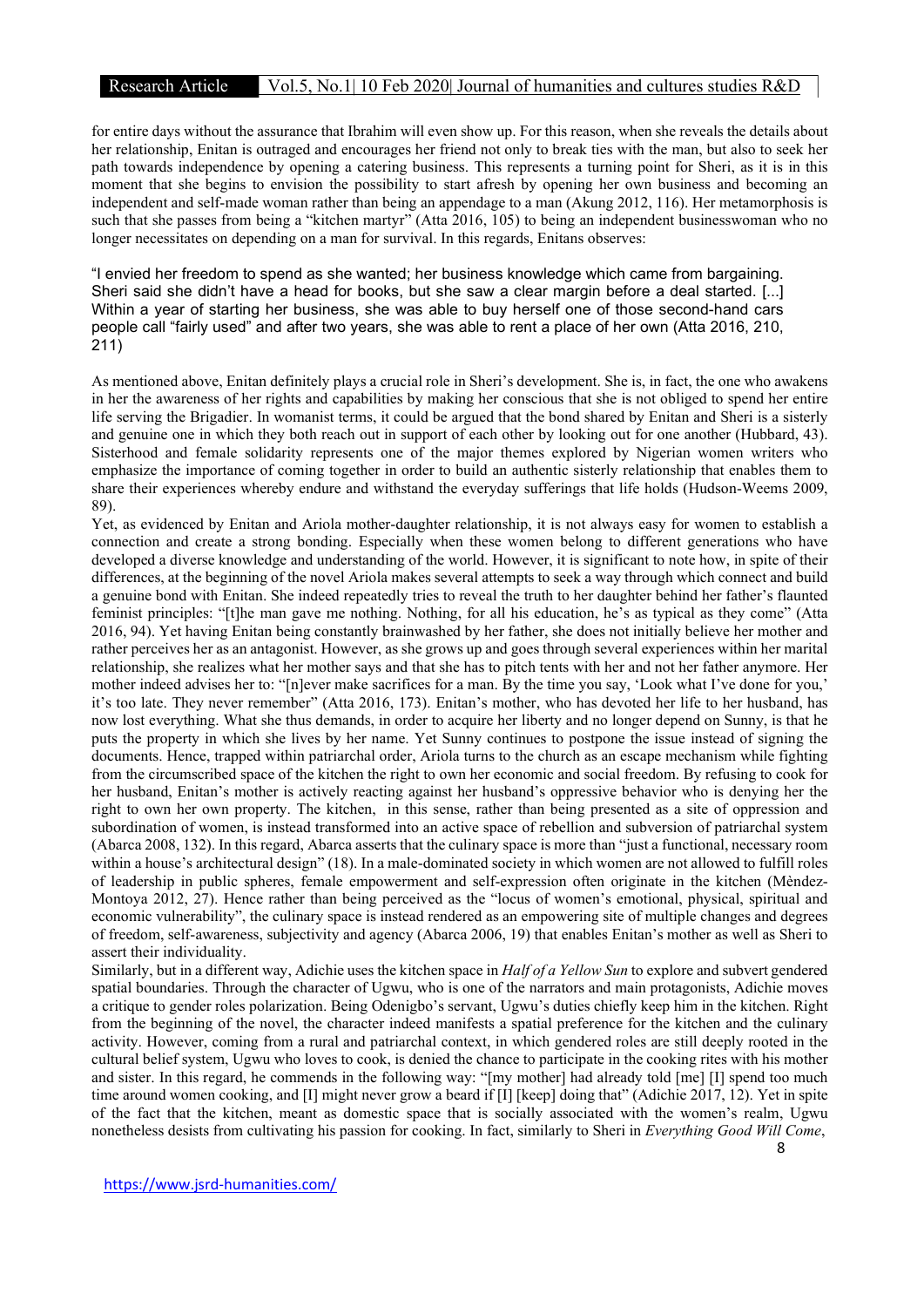# Research Article Vol.5, No.1| 10 Feb 2020| Journal of humanities and cultures studies R&D

it is actually his cooking skills that enable him to improve his social condition by moving from the small village of Opi to the University town of Nsukka to work for the University Professor, Odenigbo. Odenigbo, who firmly believes in the power of education as means through which "negotiate [the] new [postcolonial] world" (Adichie 2017, 101) and "resist exploitation" (Adichie 2017, 11), immediately enrolls Ugwu in the staff primary school. This represents a turning point in his life as it enables Ugwu to initiate the process of metamorphosis which determines the character's shift from naïve and inexperienced boy into an educated and mature young man. As he acquires an increased command of the English language, Ugwu's ability to engage with texts and newspapers allow him, from his position in the kitchen, to participate in Odenigbo's community of intellectuals (Plaias, 62). As the narrative proceeds, the reader is brought to witness Ugwu's gradual development which culminates in his claim for an authorial role during the experience of the war. By means of his writing, he is able to safeguard the memory of his traumatic experiences whereby, simultaneously, initiate the process of healing fundamental in order to recover from his sufferings (64).

Hence, as evidenced in Half of the Yellow Sun and Everything Good Will Come, Adichie and Atta have made the kitchen the liberating space of their characters. By representing the ways in which Sheri, Ariola and Ugwu transcend conventional gender division of space, both Nigerian authors deliberately ought to disrupt patriarchal gendered rigid notions of space based on the ideology of separate spheres. The kitchen, in these terms, rather than a confining and limiting space – considered chiefly a female domain in which men do not set foot in – is rather transformed into a liberating space in which both the females and male characters are able to assert their personhood.

Yet, it is noteworthy, examining how Atta does not fail to accurately depict the importance of the kitchen in maintaining spatial segregation and in conditioning patterns of gender roles that hinder women's emancipation and independence. The relegation of women within the domestic sphere is a central issue that dominates the novel. In their quest for empowerment, agency and self-identification, the female characters question the cultural and social assumptions which restrict women to the domestic sphere and restrict men out of it (Miller and Borgida 2016, 5). Despite portraying the kitchen as a limiting space from which the woman must move out in order to fight for her rights and that of others (Akung 2012, 119); on the other hand, Atta also demonstrates that, even under adverse conditions, such as the ones exemplified by Ariola's and Sheri's case – who lack important means education and financial security, it is possible to overcome and challenge, whether successfully or unsuccessfully, patriarchal strictures. Rather than a place of submission, in Everything Good Will Come the kitchen is therefore rendered as "a place where rebellion can actually start" which can even lead to the collapse of the whole patriarchal system which aims "at putting women under the yoke of men" (Curtois 2015, 109).

With the similar aim of questioning the separate sphere ideology which structure society neatly along gender lines in order to maintain and reinforce traditional notions of appropriate roles for men and women (Miller and Borgida 2016, 7), Adichie deliberately chooses to represent Ugwu as a character involved in what is conventionally coded as "feminine tasks" (Rezeanu 2015, 20). The relevance placed on this aspect is significative as it reveals the Nigerian writer's intent of subverting and reversing gender roles. As a matter of fact, in the Nigerian society, Ugwu's interest in learning cooking skills and his eagerness in participating in culinary rituals, is considered not only unusual, but inappropriate as well since it does not conform to the ideal of masculine identity. This aspect is clearly brought to light when Mama, Odenigbo's mother, who is so deeply imbued with patriarchal notions of gender roles, conceives Ugwu's presence in the kitchen as atypical and thus comments that: "[a] boy does not belong to the kitchen" (Adichie 2017, 95). To which Ugwu not only is irritated by Mama's behavior, but he is also perturbed as well because she has taken possession of his kitchen which he considers his domain: "[i]t irritated him: her assuming that everything belonged to Master, her taking command of his kitchen, her ignoring his perfect jollof rice and chicken" (Adichie 2017, 95).

A further observation that is worth mentioning, is that Mama's attitude and conception of masculine and feminine identity simply mirror patriarchal ideology which emphasises the behavioral and social differences between the feminine and masculine. Gender roles identity is so deeply ingrained in her that she scolds Ugwu for not conforming to the duties which pertain to his sex. Mama cannot conceive the idea that a man operates within the kitchen arena, a place which is traditionally gendered as feminine. For this reason, she takes possession of it from him and clarifies to Ugwu his not belonging to the culinary domain by virtue of his sex.

Yet it is interesting to note that Mama's admonition recalls, what Sefinatu Aliyu Dogo states regarding the importance of informal sanctions. She observes how the ratifications by peers and the formal punishment or threat of punishment by those of authority, play a key role in shaping thereby maintaining gender traditional roles (265). As a result, on the basis of these cultural practices and social expectation:

[t]he female child is expected to stay in the home, helping her mother with the household chores, learning how to keep a home, and helping to care for the younger siblings, while the male child accompanies his father to the farm or whatever profession his father is engaged in. He is taught to be a man and is rather sent on errands that requires going outside the house.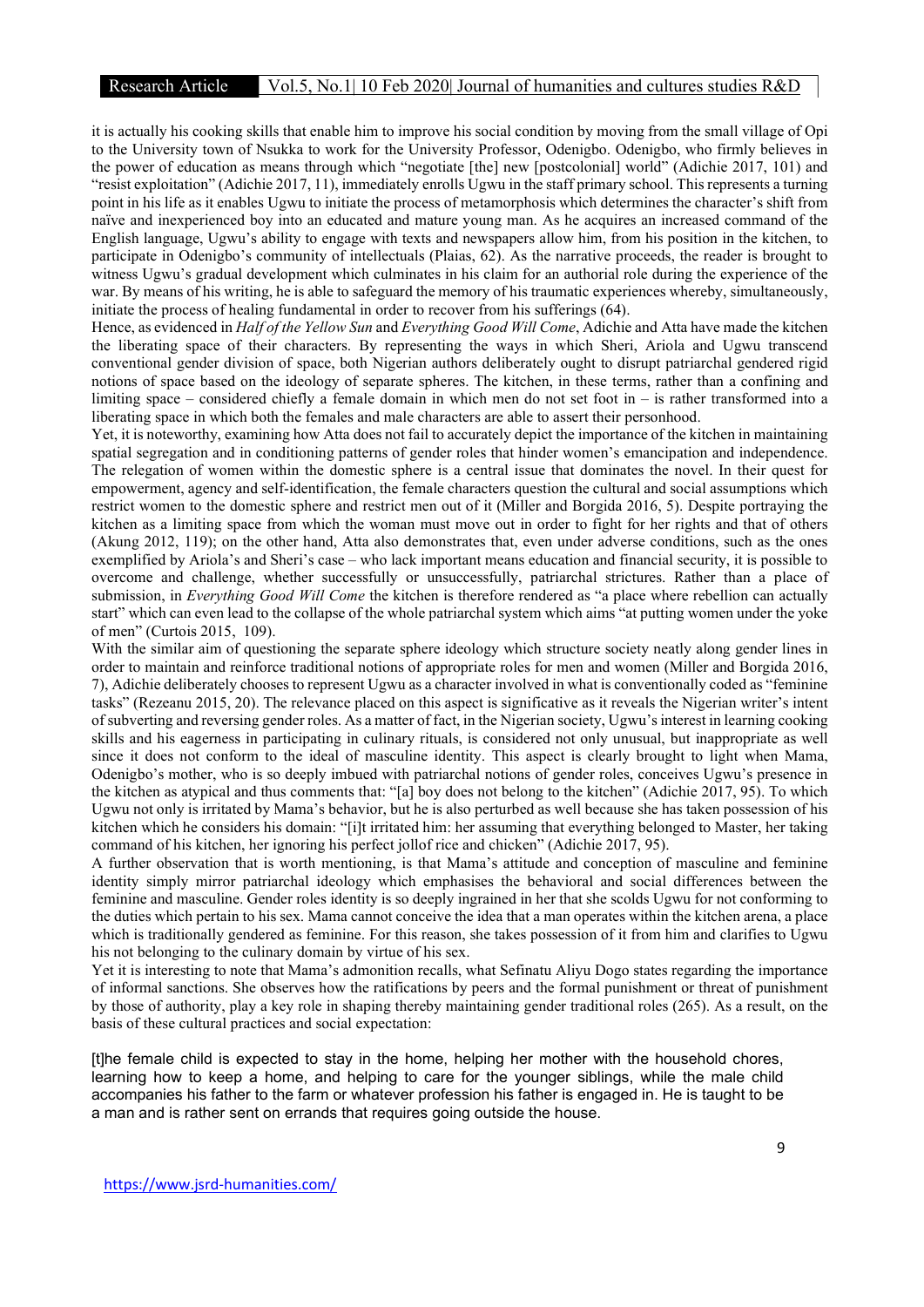Given the patriarchal nature of Nigerian society, it therefore becomes particularly significant that Adichie, fully aware of the way in which the general notion of separate spheres for women and men is deeply ingrained in Nigeria, chooses to represent Ugwu within the spatial dimension of the kitchen.

Both Adichie and Atta indeed strategically employ the kitchen as a symbolic space to redefine women's and men's relationship with the private and public sphere. The kitchen is no longer perceived solely as an oppressive domain that reinforces gender inequality, but it rather bears a powerful symbolic meaning. As it is through the rediscovery of domesticity meant as a place of liberation, production and fulfillment, that these characters are "undoing gender". The disruption of the traditional system of oppositions which maintains and fosters patriarchal ascribed notions about masculine and feminine identities consequently leads to the emergence of alternative masculinity and femininity: whereby men are increasingly involved in domestic activities (Rezeanu 2015, 24), women are gradually participating in the public sphere.

By portraying characters who seek agency and self-expression outside the realm of gender structure, both Nigerian Authors are not only questioning and criticizing gender inequality, but are also voicing out the necessity for each person to have the liberty to build an individual identity for themselves even when this does not conform to socially defined behaviors and characteristics typically associated with being either feminine or masculine.

#### 3.2: Blurring Gender Boundaries: The Contribution of Women in the Public Realm and The Motif of Food and Hunger in Half of the Yellow Sun

As mentioned in the above paragraph, differently from their mothers, Kainene, Olanna and Enitan benefit from their social freedom together with the liberty of expression and active participation in the affairs of their society (Emenoyu 2017, 163). Equipped with the knowledge derived from their education, the three female characters are well conscious of their rights and capabilities and therefore refuse to accept the older generation of women's perspective according to which a woman should never be on the same level as a man, nor should she aspire to fulfilling roles different from that of the domestic one (Ajami 2014, 114) and, most importantly, she must never contest her husband's will. In this regard, Enitan observes that: "[i]n my country women are praised the more they surrender their rights to protest. In the end they may die with nothing but selfless to pass on their daughters; a startling legacy [...]." Nonetheless, Enitan, Olanna and Kainene, rather than accepting to be silenced and relegated within the domestic sphere, choose to go beyond societal stereotypical roles associated with women, by asserting their individuality and by participating in the public realm. Indeed, if, on the one hand, Enitan joins the Human Rights group by becoming a campaigner, not only for women, but for the nation as well (Akung 2012, 120). On the other hand, Olanna and Keinene rather to flee to London, choose to remain in Biafra by contributing actively during war time.

It is worth noting that Adichie and Atta strategically equip their female characters with Western education and financial security. Olanna, for example, is a holder of a Master's Degree in Sociology, while her twin sister, Kainene, holds a Master's Degree in Business Administration (Emenyonu 2017 163), Enitan instead has achieved a Law Degree during her years in the United Kingdom. The representation of female characters who are strong, independent and educated women is significant to highlight the ways in which education and financial security, constitute the foundations of female emancipation and empowerment. As it is only armed with such means that women will be capable of subverting and renegotiating hierarchical gendered spaces. Having gained more ground in terms of education, leadership and financially, Olanna, Kainene and Enitan appear as strongly empowered characters who actively participate as members of society, leaders and decision makers (163). In particular, Kainene's leadership qualities are highlighted right from the initial pages of the novel in which her father describes her by saying that: "Kainene is just not like a son, she is like two" (Adichie 2017, 31). She is portrayed as being a male daughter, a business administrator, head of her own home, manager of her own contracts with the government and oil companies, and controller of her relationship with her lover, Richard, an expatriate researcher (Emenyonu 2017, 162). Kainene's prominent and audacious traits become even more evident during wartime when she turns herself into an army contractor, a previously male's occupation, to build and manage refugee camps to save victims of the war. As Emenyonu observes: "[t]he novel describes her with imposing masculine tallness and vigour in embracing challenging tasks, speaking her mind and smoking like men. These images are juxtaposed to portray her as a woman-man or as a super-women, an image that defeats male dominance" (163). In these terms, it could be argued that by institutionalizing Kainene as a 'male daughter' and heir, the novel dismantles the patriarchal and cultural assumptions of male child preference and inheritance by male progenitor. Kainene's sucess in the business world and her financial independence disrupts patriarchal structures of gender inequalities. This aspect is particularly evident when, during wartime, the scarcity of food together with economic imbalance lead the male figures like Odenigbo, Richard and Ugwu to depend on her (163).

Similarly to Kainene, although in a different way, Olanna is portrayed as being a strong figure as well. Olanna's strongwilled personality emerges right from the beginning of the novel when her parents, treating her like a commodity, promise to Chief Okonji an affair with her in exchange for a business contract. However, Olanna refuses to be reduced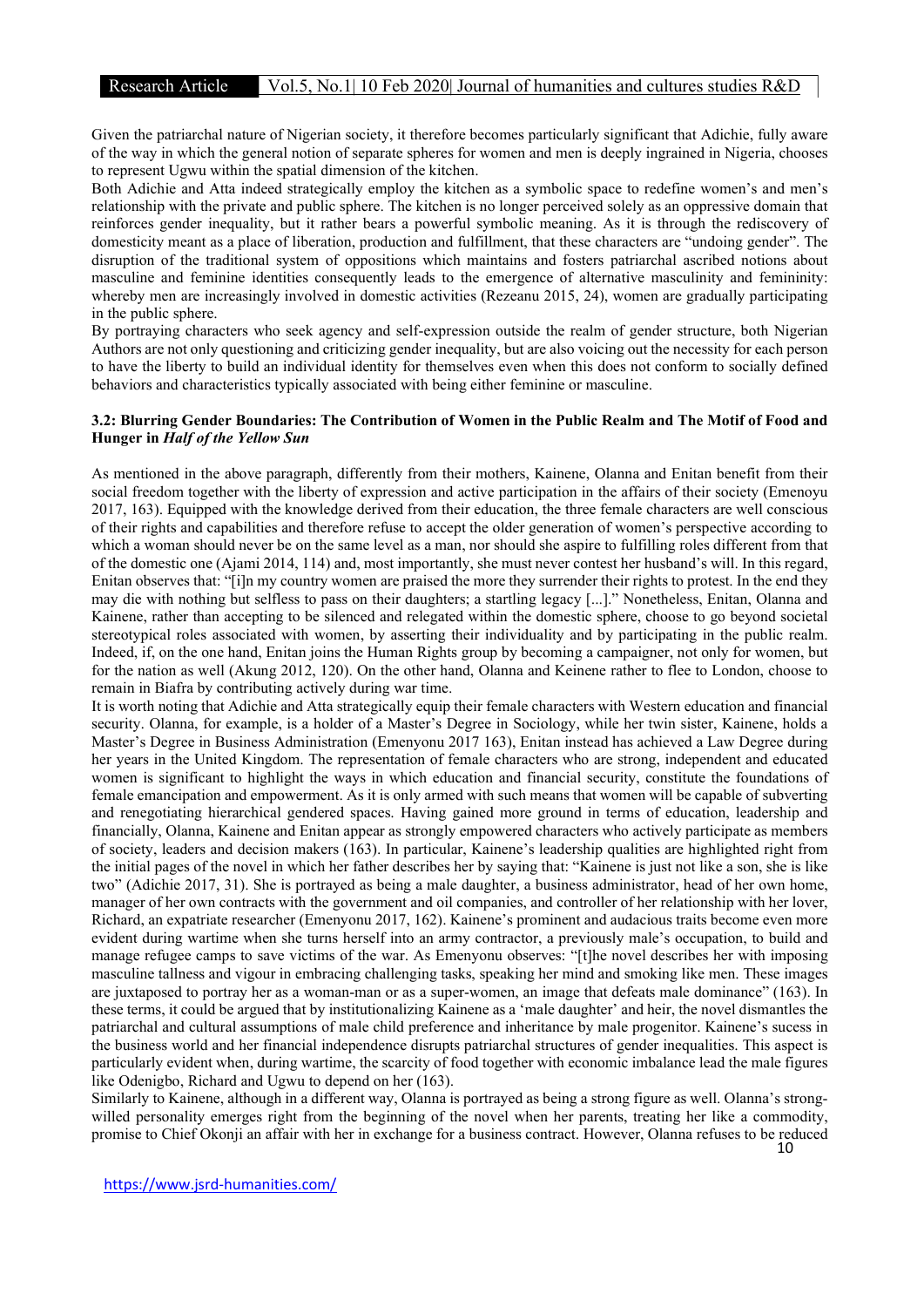# Research Article Vol.5, No.1| 10 Feb 2020| Journal of humanities and cultures studies R&D

to sexual commodity the same way she dismisses her parents' proposal to marry from a rich family to secure their wealth. Instead, despite her parents' disapproval, she sticks with Odenigbo (Ajami Makokha 2014, 114). Similarly, Odenigbo continues his relationship with Olanna despite his mother's disapprobation. Since the woman in the postcolonial Nigerian society was expected to give birth once she started living with a man, whether legally or traditionally married, Mama is furious at Olanna for "failing to fulfill her duty". Odenigbo's childless cohabitation with Olanna brings disgrace to the mother among her fellow women as such behavior is considered anomalous to the guiding belief of their ethno-cultural heritage (Bobby and Harney 2016, 139). For this reason, convinced that Olanna's hold on her son could only be attributed to witchcraft, she consults a *dibia*. By acting within the circumscribed space of the kitchen and by taking possession of it from Ugwu, Mama uses charms to make Odenigbo have unprotected sex with Amala, a young girl that she brought along from her home-town village. However, since Amala fails to give birth to a baby boy, Mama does not want to keep the baby and instead suggests to have the baby taken to Amala's family. Olanna, on the contrary, decides that she and Odenigbo will keep the baby and raise her on their own. They will tell her the truth about her mother once she grew up (Makohka 2014, 114-115). With regard to this, it should be pointed out that Olanna's decision to keep Baby and raise her regardless of her sex, is significant because it mirrors a perspective that goes beyond the gendered centered patriarchal ideology which values male child over the female one.

Moreover, it is noteworthy to point out the ways in which the novel significantly stretches Olanna's mothering qualities to national service. Indeed, her commitment and struggle for freedom in Biafra is such that, rather to flee to London like other rich Igbo people, she chooses to remain and play an active role. Since most of the schools in Umuahia have become either refugee camps or army training camps, she decides to turn her yard into classes in which she teaches mathematics, English and civics (Zanou Capo-Chichi and Bodjrenou 2016, 160-163). Thus evidencing the importance of education even during wartime.

Besides education, another important aspect which is clearly highlighted in *Half of the Yellow Sun* is food imagery. Food, as a recurrent leitmotif, is employed to mirror social and political problems as well as to outline women's active contribution to the success of the Biafra Republic. During wartime, women were indeed the ones in charge of providing food for the entire family while the men went to war to liberate Biafra from the Nigerian soldiers. Through Olanna, Adichie accuratly portrays the Biafran woman's struggles to feed and take care of their family. For example, when Chimaka, Olanna's adopted child, suffers from Kwashiorkor and lack of appetite, she is the one who goes to the relief center and scrambles her way to get some egg-yolk for her (Makohka 2014, 117). Nevertheless, despite all the difficulties related to food shortage, hunger, malnutrition and other diseases, Olanna and the Biafran women refuse to give up thus revealing themselves for being strong and resilient characters who play an essential and active role to secure the family well-being. Interestingly, the commitment and deep involvement of the female figures contrast with male writers' fiction where women are often represented in their subaltern roles. By portraying female characters from different backgrounds, who are actively engaged with their win-the-war effort, Adichie is therefore intentionally highlighting their capacity of resilience and empowerment (Zanou Capo-Chichi and Bodjrenou 2016, 159). As evidenced by the case of Mrs. Muokelu, a Primary School teacher, whose husband has returned invalid from the war, and that therefore is forced to take on her husband's responsibilities. Due to the circumstances, Mrs. Muokelu changes job and starts trading in the enemy lines because she needs extra financial resources to support her family (162): "I have twelve people to feed"[...] And that is not counting my husband's relatives who have just come from Abakaliki. My husband has returned from the war front with one leg. What can he do? I am going to start *afia attack* and see if I can buy salt. I can no longer teach" (Adichie 2017, 293). Adichie's portrayal of Biafran women echoes Molara Ogundipe-Leslie's perspective regarding women's capacity of resilience and resourcefulness (249). By narrating the significant contribution of Biafran women, she is not only capturing their experiences through a female perspective, but she is also subverting and inquiring male-centered narratives which often represent women as subalterns and marginal characters. Adichie's depiction of women's active roles during the Biafran war, therefore, represents a key element as it illustrates her attempt to transcend the consolidated gendered division of space while she is simultaneously reshaping patriarchal conceptualization of female (and male) identity (Nadaswaran, 26). By representing the lives of diverse female characters who belong to different social classes but are united in their win-the-war effort, she reveals women's invaluable contributions who are often left unacknowledged.

#### **Conclusions**

This paper has examined the representation of female and male characters in Chimamanda Ngozi Adichie's Half of A Yellow Sun and Sefi Atta's Everything Good Will Come. More specifically, by focusing on the cocept of space and its relation with gender in the contemporary Nigerian society, it has been outlined the ways in which both authors attempt to "create [and redefine] new spaces for young Nigerian women [and men] to inhabit" (Nadaswaran, 22). In these terms, the paper opines that, on the one hand, Olanna, Keinene and Enitan, in their refusal to comply to stereotypical and subjugated positions, and, Ugwu, on the other hand, challenge patriarchal conceptualization of female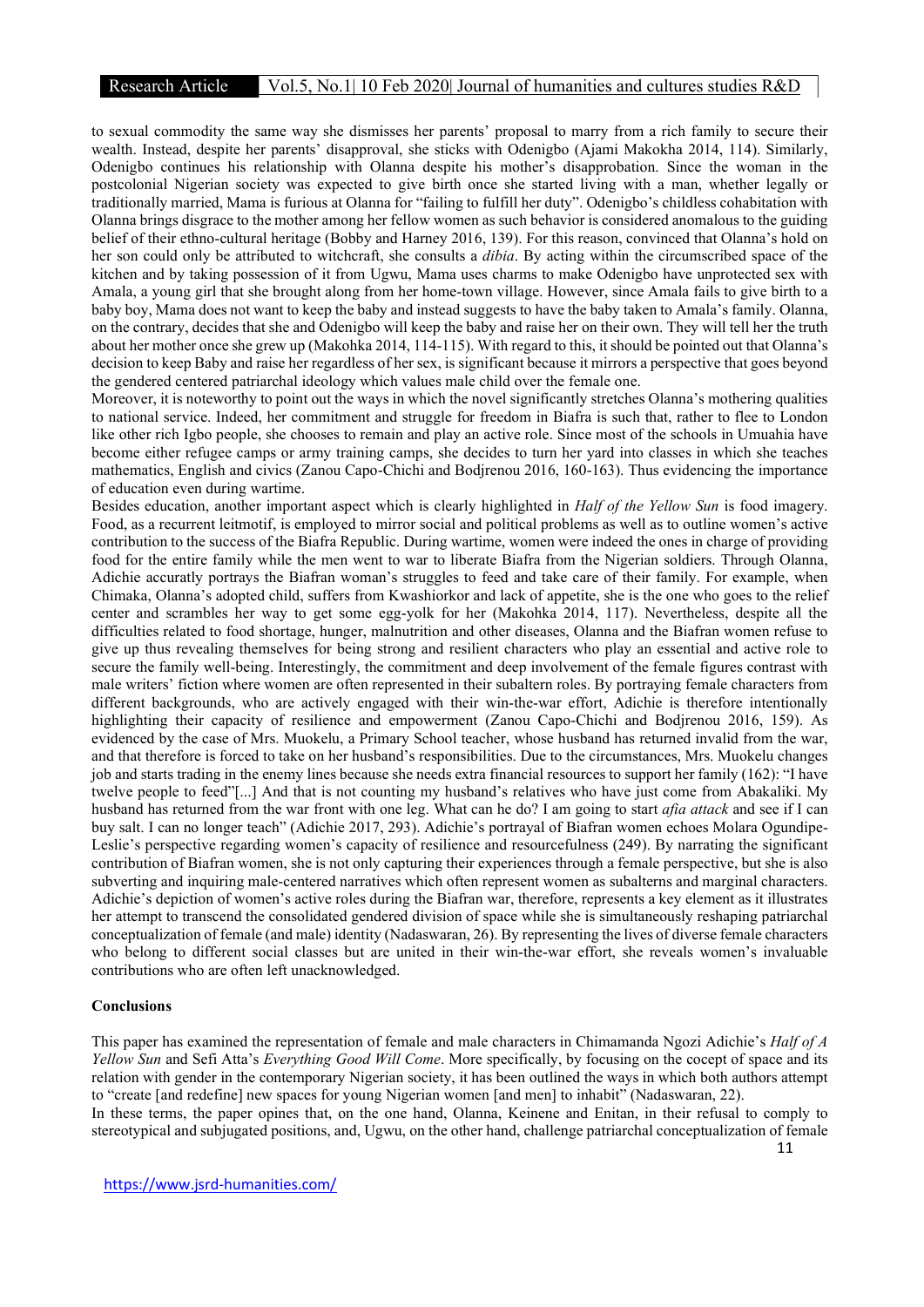and male identity while simultaneously disrupting patriarchal notions of gendered spaces. Hence it could be argued that, through their writings, Adichie and Atta offer a peculiar glimpse of the complex changes that the Nigerian society is undergoing. By subverting the separate sphere ideology, both authors choose to represent empowered, strong and independent characters who redefine previously understood patriarchal notions of female and male subjectivity.

#### Works Cited

Adeola Babatunde. Women's Rights in Nigeria. Lulu.com: 2013.

Angel F. Mèndez-Montoya. The Theology of Food: Eating and the Eucharist. Oxford: Wiley-Blackwell, 2012.

Arlene Voski Avakian and Barbara Harber. "Feminist Food Studies: A Brief History". 2006: 1-26.

https://scholarworks.umass.edu/cgi/viewcontent.cgi?article=1002&context=umpress\_fbc

Bert N. Adams and Jan Trost. Handbook of World Families. California: Sage Publications Inc., 2005.

- Cātālina-Ionela Rezenau. "The Relationship between Domestic Space and Gender Identity: Some Signs of Emergence of Alternative Domestic Femininity and Masculinity." Anthropology and Sociology, 6:2 (2015): 9-29.
- Cèdric Courtois. "Third-Generation Nigerian Female Writers and the Bildungsroman: Breaking Free From the Shackles of Patriarchy" in Growing Up a Woman: The Private/Public Divide in the Narrative of Female Development, ed. by Sona Šnircová and Milena Kosnic (New Castle Upon Tyne: Cambridge Scholars Publishing, 2015): 100-119.
- Charlotte Boyce, Joan Fitzpatrick. A History of Food in Literature: From the Fourteenth Century to the Present. London & New York: Routledge, 2017.
- Cleonora Hudson Weems. African Womanism & Race & Gender in the Presidential Candidacy of Barack Obama. Bloomington: Authorhouse, 2009.
- Daphne Spain. Gendered Spaces. North Carolina: The University of North Carolina Press, 1992.

Dalya Abudi. Mothers and Daughters in Arab Women's Literature: The Family Frontier. Danvers: Brill, 2011.

Ernest Emenoyu. A Companion to Chimamanda Ngozi Adichie. Rochester: James Currey, 2017.

- Funmi Soetan, Bola Akanji. Gender and Development in Nigeria: One Hundred Years of Nationhood. Lanham: Lexington Books, 2018.
- Gloria Ajami Makokha. "Portrayal of the African Woman in Half of the Yellow Sun." Journal Research in Peace, Gender, and Development, 4:6 (2014): 111-120.

Jane Bryce. "'Half and Half Children': Third Generation Nigerian Women Writers and the New Nigerian Novel." Research in African Literatures, 39:2 (2008): 49:67.

- Jane Rendall, Barbara Penner, Iain Borden. Gender Space Architecture: An Interdisciplinary Introduction. London and New York: Routledge, 2003.
- Joy Adapon. Culinary Art and Anthropology. Oxford: Berg, 2008.
- Jonas E. Akung. "Feminist Dimension in Sefi Atta's Everything Good Will Come." Studies in Literature and Language, 4:1 (2012): 114-122.

Kim England. "Towards a Feminist Political Geography?" Political Geography, 22 (2003): 611-616.

LaResse Hubbard. "Anna Julia Cooper and Africana Womanism: Some early Conceptual Contributions." Black Woman Gender + Families: 4:2 ( 2010), 31-53.

- Laure Clémence and Fifamè Bodjrenou, " Women's Role During Biafran War in Half of the Yellow Sun Adichie." Literature, Langues et Linguistique, 4:1 (2016): 151-166.
- Makaya Godiya Allanna. "Patriarchy and Gender Inequality in Nigeria: The Way Foward". European Scientific Journal, 9:17 (2013): 115-144.

Maria Plaias. 'The Danger of A Single Story' in Chimamanda N. Adichie's Half of a Yellow Sun. Master Thesis. University of Padova. 2013. http://tesi.cab.unipd.it/44002/1/2013\_Plaias\_Maria.pdf

Marta Sierra. Gendered Spaces in Argentine Women's Literature. New York: Palgrave Macmillan, 2012.

- Mtenje, Asante Lucy. "Patriarchy and Socialization in Chimamanda Ngozi Adichie Purple Hibiscus and Jamaica's Kincaid's Lucy." Journal of Language and Literature 27 (2016): 63-78.
- Meredith E. Abarca. Voices in the Kitchen: View of the Food and the World from Working-class Mexican and Mexican American Women. College Station: Texas A & M University Press, 2006.
- Molara Ogundipe-Leslie. Recreating Ourselved: African Women & Critical Transformations. New Jersey: Africa World Press, 1994.

Russel West-Pavlov. Space in Theory: Kristeva, Foucault, Deleuze. New York: Rodopi, 2009.

Sefinatu Aliyu Dogo. "The Nigerian Patriarchy: Then and Now." Cultural and Religious Studies, 2:5 (2014): 263-275.

https://www.jsrd-humanities.com/